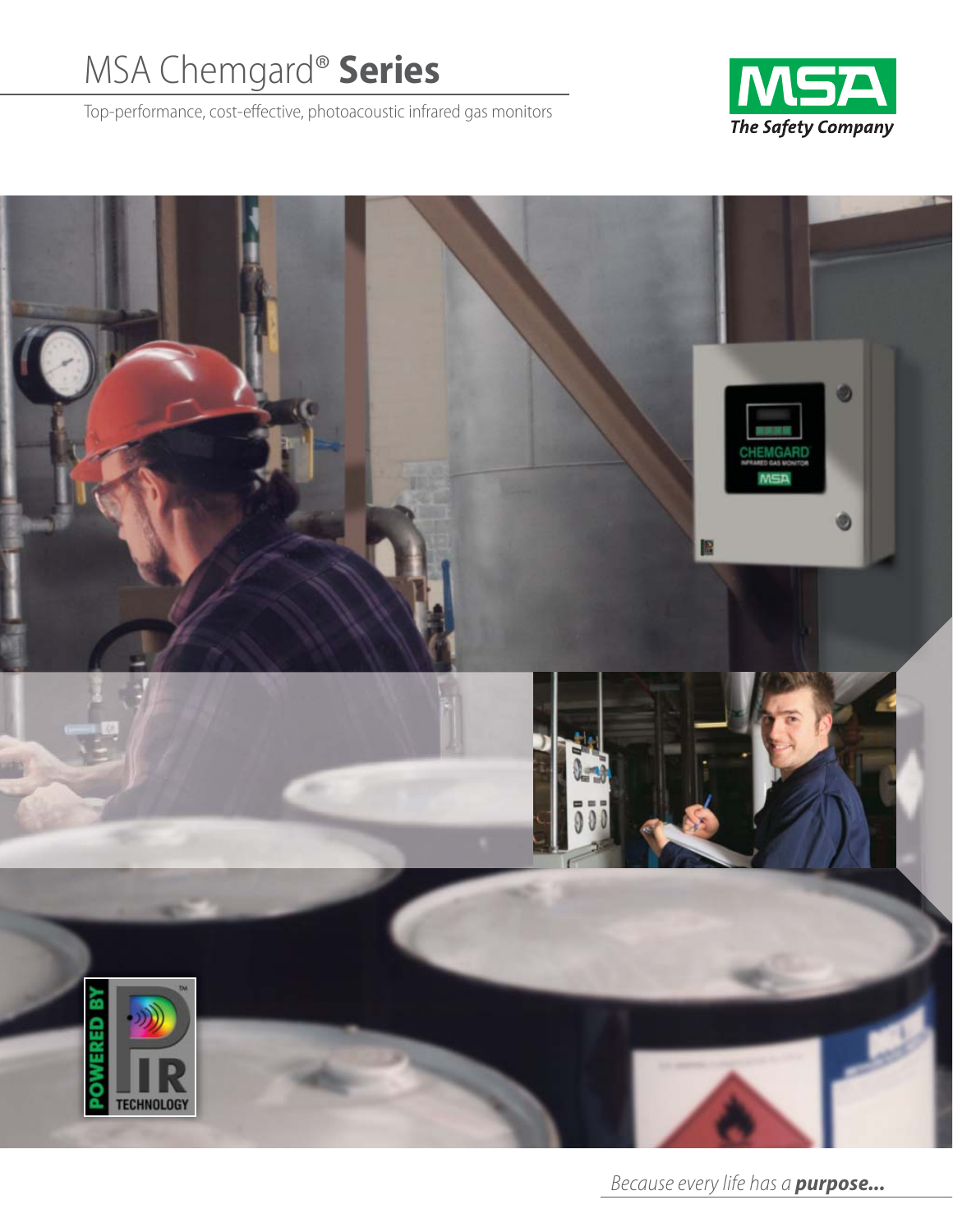# MSA Chemgard Series

Top-performance, cost-effective, photoacoustic infrared gas monitors

# Application

The Chemgard Photoacoustic Infrared Gas Monitor Series with photoacoustic infrared (IR) sensing technology provides precise, low-cost, high-performance monitoring for many gases such as hydrocarbons, solvents, alcohols, CO<sub>2</sub>, CO, and additional toxic gases.

# **Technology**

The Chemgard Gas Monitor is extremely stable and highly selective to the gas of interest, and can operate for months with virtually no zero drift. This monitor offers detectability as low as 0.01 ppm for certain applications.

# **Description**

3 enclosure styles allow for installation in explosion-proof, NEMA 4 or rack-mounted configurations.

- Chemgard Monitor NEMA 4 and rack-mount versions provide ease of use and maintenance, with only 4 front-panel pushbuttons for configuration.
- Explosion-proof model is easily configured using a 4-button, wireless IR transmitter that communicates through the front panel window.
- For most installations, gas monitoring begins after simply mounting the instrument, connecting the sample line and powering the unit.
- Instrument typically draws gas sample via internal pump, allowing unit to be mounted in convenient operator locations if areas to be monitored are inaccessible.

### Features

- Photoacoustic infrared technology
- Easy to install, operate and maintain
- Operates over a wide temperature range
- Can be installed in numerous environments and configurations
- Easy-to-read display shows gas concentration(s) and alarms
- 3 alarm levels with relay output
- UL 2075 approval

### Ranges

The Chemgard Series of photoacoustic infrared monitors are highly sensitive instruments available in many output ranges:

- 0-10 ppm
- 0-100 ppm
- 0-1000 ppm
- 0-1% by volume
- 0-10% by volume
- 0-100% by volume
- 0-100% LEL

The Chemgard Monitor is factory calibrated, ready to detect a specific gas in the range desired.

Cross-sensitivity to water vapor, a common concern with other types of infrared analyzers, does not occur with this instrument. Proprietary sensing technique determines a sample's amount of water vapor, then subtracts that amount from the gas reading, allowing for extremely stable gas readings and no sensitivity compromise.

### Data Logging

- The Chemgard Monitor can log data, giving users access to datestamped information on key events including gas readings, alarms and fault conditions.
- Gas readings can be logged as maximum or average readings over 15-minute or 1-hour time periods.
- Data is accessible through front panel display or RS-232 port.

### Expandability

The Chemgard Monitor can be expanded to monitor up to 8 locations simply by adding the multipoint sequencer option.

The display indicates the monitored location and the corresponding gas concentration at each location.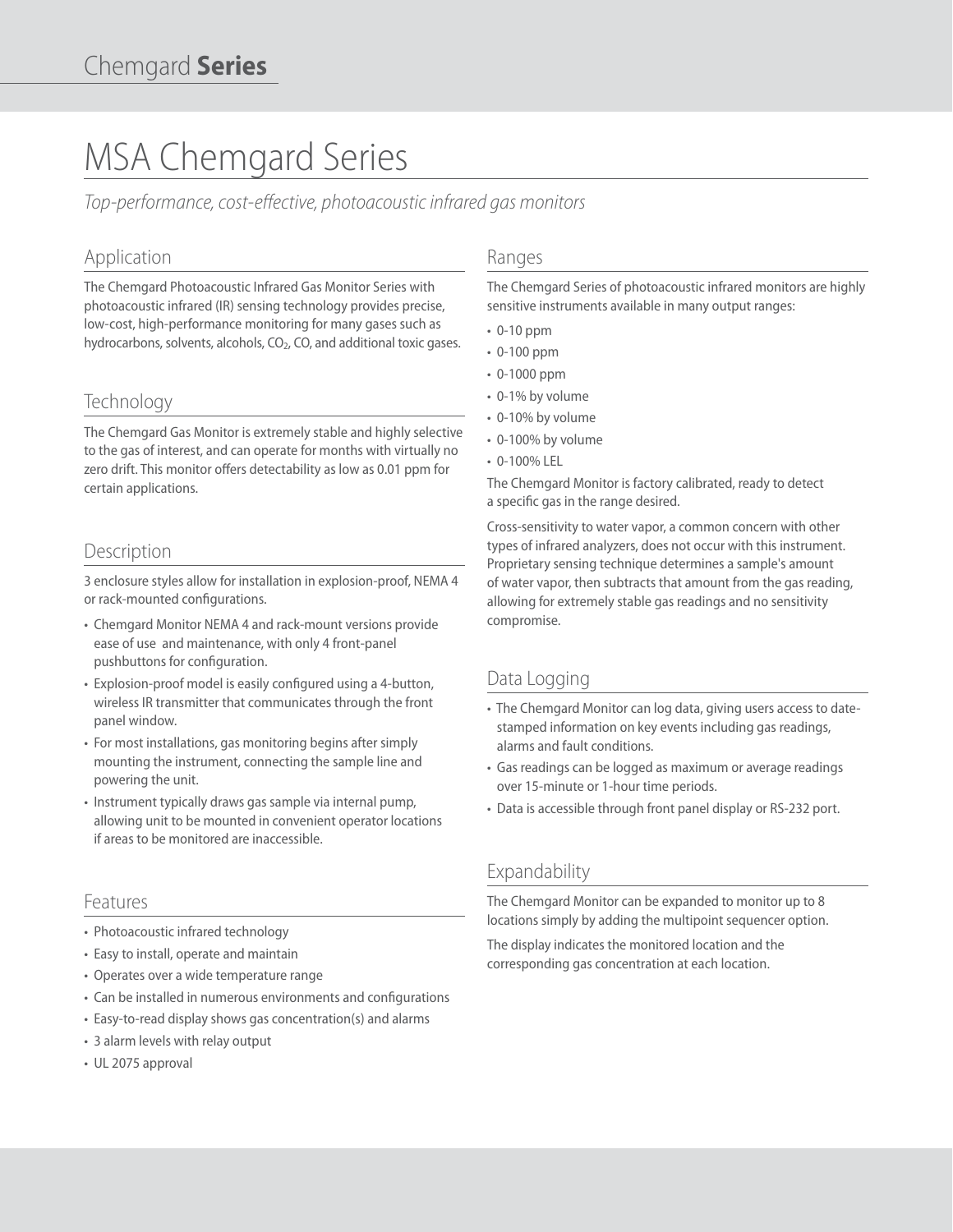

# Chemgard Monitor Versions







# NEMA 4 Version

The NEMA 4 version in a rugged metal enclosure has UL 2075 approval, is dustand water resistant and provides 4 sturdy, wall-mount tabs on the enclosure back for easy installation.

- 1-8 lines are easily accessed on the unit's bottom via standard threaded fittings.
- Electrical wiring access holes are provided on unit's right and left sides.
- NEMA 4 version is easy to use and maintain, with only 4 front panel pushbuttons for instrument configuration.

# Rack-Mount Version

Rack-mount version in standard 19" configuration provides handles on both sides of front panel for easy cabinet extraction.

- Gas sample line(s) and wiring access are provided in rear of unit.
- Rack-mount version is easy to use and maintain, with only 4 front panel pushbuttons to for instrument configuration.

# Explosion-Proof Version

The explosion-proof version is UL-listed and rated for Class I, Div. 1, Groups B, C, and D areas and comes with 4 wall-mount tabs on the back corners of the unit.

- Explosion-proof model is easily configured using 4-button, wireless IR transmitter that communicates through front panel window.
- Window allows for same convenient visual indication of gas concentration and alarm status that exists on additional versions.

### All Versions

- Configure all user functions through front panel
- Monitor 1, 4 or 8 sampling points per instrument
- 3 system alarm levels with relays
- Normally energized trouble and alarm relays for fail-safe operation
- Signal outputs:
- Sourcing 4-20 mA current output
- 0-10 VDC signal output
- RS-232
- Auxiliary input accepts a 4-20 mA analog current signal
- Audible alarm output for standard buzzer or user horn
- Switch connection resets alarms remotely

### Other Options

- Heated enclosure for special applications
- Z-purged enclosure available for special applications
- $\cdot$  Built-in auxiliary gas sensor (CO, O<sub>2</sub>, etc.) available using auxiliary input
- Remote relay module provides 3 levels of alarm per monitoring point
- Remote display option